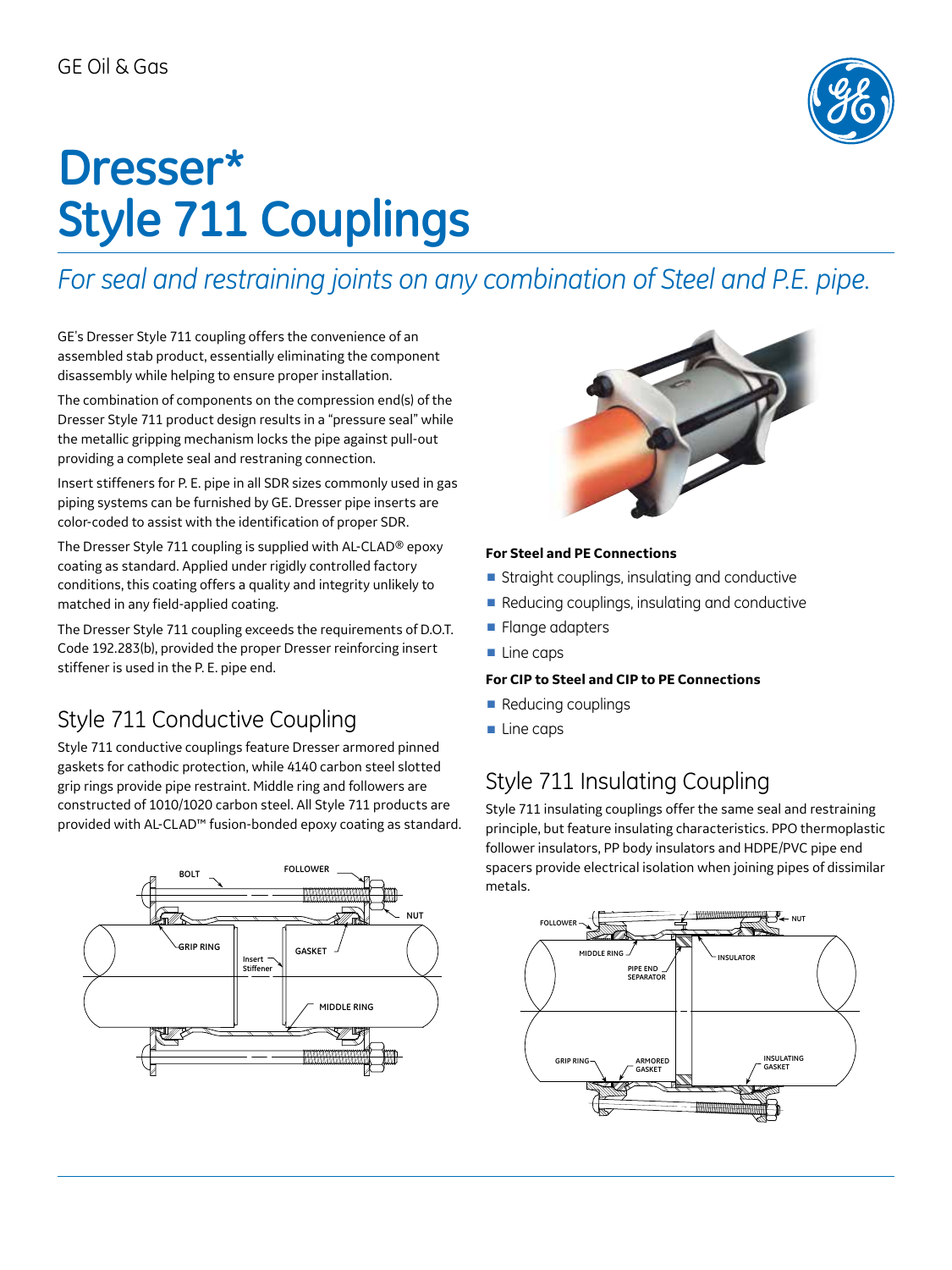| <b>Dresser Insert Stiffeners</b>   |                         |                                   |                           |                                    |                          |                                   | <b>STA</b>        | WWWWWWWW                          |                                                             |
|------------------------------------|-------------------------|-----------------------------------|---------------------------|------------------------------------|--------------------------|-----------------------------------|-------------------|-----------------------------------|-------------------------------------------------------------|
| <b>Pipe Size</b><br><b>Nominal</b> | <b>SDR</b>              | <b>Stiffener</b><br>O.D.<br>±.015 | Length                    | <b>Pipe Size</b><br><b>Nominal</b> | <b>SDR</b>               | <b>Stiffener</b><br>O.D.<br>±.015 | Length            |                                   | <b>Insert Stiffener</b>                                     |
| $1 - 1/4$                          | 9.3<br>10<br>11<br>13.5 | 1.260<br>1.297<br>1.312<br>1.400  | $\overline{7}$            | 6                                  | 11<br>11.5<br>13.5<br>17 | 5.323<br>5.342<br>5.530<br>5.765  | 8                 | <b>Steel Pipe</b><br><b>RANGE</b> | <b>Plastic Pipe</b><br><b>WIN</b><br><b>ANNOUNDATION AN</b> |
|                                    | 9.0<br>1.625<br>9.3     | 1.834                             |                           | 21<br>5.942<br>23<br>6.017         |                          |                                   | <b>SDR Insert</b> | <b>Color</b>                      |                                                             |
| $\overline{c}$<br>11               | 1.900                   | $\overline{7}$                    |                           | 11                                 | 6.915                    |                                   | 9                 | Yellow                            |                                                             |
|                                    | 13.5                    | 2.000                             |                           | 8                                  | 11.5<br>13.5             | 7.000<br>7.233                    | $\,8\,$           | 9.3                               | Dark Blue                                                   |
|                                    | 9.3<br>11               | 2.688<br>2.812                    |                           |                                    | 17                       | 7.550                             |                   | 10                                | Grey                                                        |
| 3                                  | 11.5                    | 2.844                             | 8                         |                                    | 21                       | 7.694                             |                   | 11                                | <b>Black</b>                                                |
|                                    | 13.5                    | 2.950                             |                           |                                    | 11                       | 8.600                             |                   | 11.5                              | Red                                                         |
| 9.3<br>11<br>11.5<br>4<br>13.5     | 3.461<br>3.610          |                                   | 10                        | 13.5<br>15.5                       | 9.011<br>9.246           | 9                                 | 13.5              | White                             |                                                             |
|                                    |                         | 3.630                             | $\,8\,$<br>3.800<br>3.933 | 12                                 | 11<br>13.5<br>17         | 10.211<br>10.693<br>11.097        |                   | 15.5                              | <b>Brown</b>                                                |
|                                    | 15.5                    |                                   |                           |                                    |                          |                                   | $9 - 1/4$         | 17                                | Purple                                                      |
|                                    | 17                      | 4.500                             |                           |                                    |                          |                                   |                   | 21                                | Green                                                       |

### **Style 711 Bolted Coupling for P.E. to P.E., P.E. to Steel, and Steel to Steel Connections**

#### **Conductive sizes 1-1/4" - 12"**

| <b>Pipe Size</b> | <b>Diameter</b> |                                        | <b>Product Ratings</b>                              | P.E. Pipe Pullout Resistance up to the<br>Max. Wall Listed<br>Meets or Exceeds D.O.T. 192.283 (b) | Weight per<br><b>Coupling Less</b> |               |  |
|------------------|-----------------|----------------------------------------|-----------------------------------------------------|---------------------------------------------------------------------------------------------------|------------------------------------|---------------|--|
| <b>Nominal</b>   |                 | <b>Max. Sealing</b><br><b>Pressure</b> | <b>Max. Steel Pipe</b><br><b>Pullout Resistance</b> | Type 2306/2406                                                                                    | Type 3406/3408                     | <b>Insert</b> |  |
| $1 - 1/4$        | 1.660           | $150$ psi                              | 2.500 lbs                                           | <b>SDR10</b>                                                                                      | SDR 9.3                            | 5             |  |
|                  | 2.375           | $150$ psi                              | 6.300 lbs                                           | <b>SDR 9.3</b>                                                                                    | <b>SDR 9.3</b>                     | 8             |  |
|                  | 3.500           | 300 psi                                | 13.000 lbs                                          | SDR 9.3                                                                                           | SDR 9.3                            | 16            |  |
| 4                | 4.500           | 300 psi                                | 14.000 lbs                                          | <b>SDR 9.3</b>                                                                                    | SDR 9.3                            | 25            |  |
| 6                | 6.625           | 300 psi                                | 22,000 lbs                                          | <b>SDR11</b>                                                                                      | <b>SDR11</b>                       | 38            |  |
| 8                | 8.625           | 150 psi                                | 37.300 lbs                                          | <b>SDR11</b>                                                                                      | <b>SDR11</b>                       | 54            |  |
| 10               | 10.750          | 150 psi                                | 69,000 lbs                                          | <b>SDR11</b>                                                                                      | <b>SDR11</b>                       | 107           |  |
| 12               | 12.750          | 150 psi                                | 50.800 lbs                                          | SDR 13.5                                                                                          | N/A                                | 93            |  |
| 12               | 12.750          | 150 psi                                | 100,000 lbs                                         | <b>SDR11</b>                                                                                      | <b>SDR11</b>                       | 132           |  |

#### **Insulating sizes 2" - 8"**

| <b>Pipe Size</b> | <b>Diameter</b> | <b>Product Ratings</b>          |                                                     | P.E. Pipe Pullout Resistance up to the<br>Max. Wall Listed<br>Meets or Exceeds D.O.T. 192.283 (b) | Weight per<br><b>Coupling Less</b> |               |
|------------------|-----------------|---------------------------------|-----------------------------------------------------|---------------------------------------------------------------------------------------------------|------------------------------------|---------------|
| <b>Nominal</b>   |                 | Max. Sealing<br><b>Pressure</b> | <b>Max. Steel Pipe</b><br><b>Pullout Resistance</b> | Type 2306/2406                                                                                    | Type 3406/3408                     | <b>Insert</b> |
|                  | 2.375           | 150 psi                         | 6.300 lbs                                           | SDR 9.3                                                                                           | SDR 9.3                            | 8             |
|                  | 3.500           | 300 psi                         | 13,000 lbs                                          | SDR 9.3                                                                                           | <b>SDR 9.3</b>                     | 16            |
| 4                | 4.500           | 300 psi                         | 14.000 lbs                                          | SDR 9.3                                                                                           | SDR 9.3                            | 25            |
| 6                | 6.625           | 300 psi                         | 22,000 lbs                                          | <b>SDR11</b>                                                                                      | <b>SDR11</b>                       | 38            |
| 8                | 8.625           | 150 psi                         | 37.300 lbs                                          | <b>SDR11</b>                                                                                      | <b>SDR11</b>                       | 54            |
| $10***$          | 10.750          | 150 psi                         | 69,000 lbs                                          |                                                                                                   |                                    | 86            |
| $12***$          | 12.750          | 150 psi                         | 50.800 lbs                                          |                                                                                                   |                                    | 93            |

NOTE 1: For wall thickness greater than SDR listed, contact GE for recommendation. Pull-out resistance is based on using Dresser reinforcing pipe inserts.

NOTE 2: For all sizes and configurations, please refer to your GE Prices List or contact your GE representative.

\*\* 10 and 12 sizes available for steel to steel only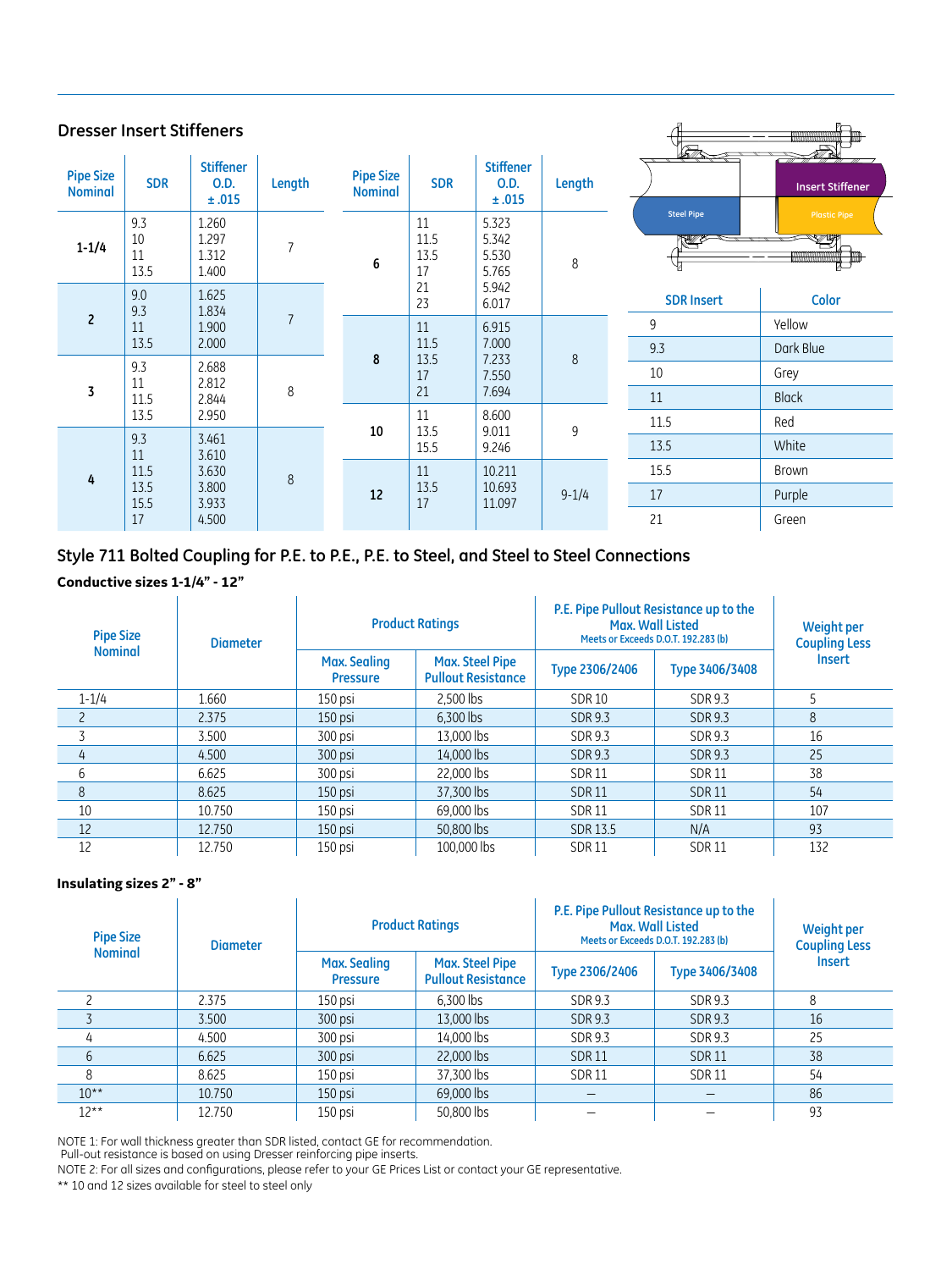#### **Style 711 Reducing Coupling for P.E. to P.E., P.E. to Steel, and Steel to Steel Connections Conductive sizes 2" - 12"** à.

| <b>Pipe Size</b>   | <b>Diameter</b> |                                        | <b>Product Ratings</b>                              | P.E. Pipe Pullout Resistance up to the<br>Max. Wall Listed<br>Meets or Exceeds D.O.T. 192.283 (b) | Weight per<br><b>Coupling Less</b> |               |  |
|--------------------|-----------------|----------------------------------------|-----------------------------------------------------|---------------------------------------------------------------------------------------------------|------------------------------------|---------------|--|
| <b>Nominal</b>     |                 | <b>Max. Sealing</b><br><b>Pressure</b> | <b>Max. Steel Pipe</b><br><b>Pullout Resistance</b> | Type 2306/2406                                                                                    | Type 3406/3408                     | <b>Insert</b> |  |
| $2 \times 1 - 1/4$ | 2.375/1.660     | 150 psi                                | 2.500 lbs                                           | <b>SDR10</b>                                                                                      | SDR 9.3                            | 14            |  |
| 3x2                | 3.500/2.375     | 150 psi                                | 6.300 lbs                                           | <b>SDR 9.3</b>                                                                                    | <b>SDR 9.3</b>                     | 18            |  |
| $4 \times 2$       | 4.500/2.375     | 150 psi                                | 6,300 lbs                                           | <b>SDR 9.3</b>                                                                                    | <b>SDR 9.3</b>                     | 21            |  |
| $4 \times 3$       | 4.500/3.500     | 150 psi                                | 13.000 lbs                                          | <b>SDR 9.3</b>                                                                                    | SDR 9.3                            | 21            |  |
| $6\times4$         | 6.625/4.500     | 150 psi                                | 14.000 lbs                                          | <b>SDR 9.3</b>                                                                                    | <b>SDR 9.3</b>                     | 38            |  |
| $8\times 6$        | 8.625/6.625     | 150 psi                                | 22,000 lbs                                          | <b>SDR11</b>                                                                                      | <b>SDR11</b>                       | 45            |  |
| $10\times 6$       | 10.750/6.625    | 150 psi                                | 22,000 lbs                                          | <b>SDR11</b>                                                                                      | <b>SDR11</b>                       | 85            |  |
| $10 \times 8$      | 10.750/8.625    | 150 psi                                | 37.300 lbs                                          | <b>SDR11</b>                                                                                      | <b>SDR11</b>                       | 141           |  |
| $12 \times 10$     | 12.750/10.75    | 150 psi                                | 69,000 lbs                                          | <b>SDR11</b>                                                                                      | <b>SDR11</b>                       | 165           |  |

### **Insulating sizes 2" - 8"**

| <b>Pipe Size</b>   | <b>Diameter</b> | <b>Product Ratings</b>                 |                                                     | P.E. Pipe Pullout Resistance up to the<br>Max. Wall Listed<br>Meets or Exceeds D.O.T. 192.283 (b) | Weight per<br><b>Coupling Less</b> |               |
|--------------------|-----------------|----------------------------------------|-----------------------------------------------------|---------------------------------------------------------------------------------------------------|------------------------------------|---------------|
| <b>Nominal</b>     |                 | <b>Max. Sealing</b><br><b>Pressure</b> | <b>Max. Steel Pipe</b><br><b>Pullout Resistance</b> | Type 2306/2406                                                                                    | Type 3406/3408                     | <b>Insert</b> |
| $2 \times 1 - 1/4$ | 2.375/1.660     | 150 psi                                | 2.500 lbs                                           | <b>SDR 10</b>                                                                                     | SDR 9.3                            | 14            |
| 3x2                | 3.500/2.375     | 150 psi                                | 6,300 lbs                                           | <b>SDR 9.3</b>                                                                                    | SDR 9.3                            | 17.5          |
| $4 \times 2$       | 4.500/2.375     | 150 psi                                | 6.300 lbs                                           | SDR 9.3                                                                                           | SDR 9.3                            | 20.5          |
| $4 \times 3$       | 4.500/3.500     | $150$ psi                              | 13,000 lbs                                          | <b>SDR 9.3</b>                                                                                    | SDR 9.3                            | 20.5          |
| $6\times4$         | 6.625/4.500     | 150 psi                                | 14.000 lbs                                          | SDR 9.3                                                                                           | SDR 9.3                            | 38            |
| $8\times 6$        | 8.625/6.625     | $150$ psi                              | 22,000 lbs                                          | <b>SDR11</b>                                                                                      | <b>SDR11</b>                       | 45            |

 $\hat{L}$ 

NOTE 1: For wall thickness greater than SDR listed, contact GE for recommendation. Pull-out resistance is based on using Dresser reinforcing pipe inserts.

## **Style 711 Line Caps and Flange Adapters for Steel (IPS) and P.E. Pipe**

| <b>Pipe Size</b> | <b>Diameter</b> | <b>Product Ratings</b>                 |                                                          |                 | P.E. Pipe Pullout Resistance up to<br>the Max. Wall Listed<br>Meets or Exceeds D.O.T. 192.283 (b) | <b>Weight per</b><br><b>Fitting Less Insert</b> |                       |
|------------------|-----------------|----------------------------------------|----------------------------------------------------------|-----------------|---------------------------------------------------------------------------------------------------|-------------------------------------------------|-----------------------|
| <b>Nominal</b>   |                 | <b>Max. Sealing</b><br><b>Pressure</b> | <b>Max. Steel Pipe</b><br><b>Pullout Resis-</b><br>tance | Type 2306/2406  | Type 3406/3408                                                                                    | <b>Line Cap</b>                                 | <b>Flange Adapter</b> |
| $1 - 1/4$        | 1.660           | 150 psi                                | 2,500 lbs                                                | <b>SDR10</b>    | SDR 9.3                                                                                           | 9                                               | 11                    |
| $\overline{c}$   | 2.375           | 150 psi                                | 6.300 lbs                                                | SDR 9.3         | SDR 9.3                                                                                           | 13                                              | 15                    |
| 3                | 3.500           | 150 psi                                | 13.000 lbs                                               | SDR 9.3         | SDR 9.3                                                                                           | 16                                              | 20                    |
| 4                | 4.500           | 150 psi                                | 14.000 lbs                                               | SDR 9.3         | SDR 9.3                                                                                           | 20                                              | 26                    |
| 6                | 6.625           | 150 psi                                | 22,000 lbs                                               | <b>SDR11</b>    | <b>SDR11</b>                                                                                      | 29                                              | 39                    |
| 8                | 8.625           | 150 psi                                | 37.300 lbs                                               | <b>SDR11</b>    | <b>SDR11</b>                                                                                      | 38                                              | 53                    |
| 10               | 10.750          | 150 psi                                | 69.000 lbs                                               | <b>SDR11</b>    | <b>SDR11</b>                                                                                      | 70                                              | 87                    |
| 12               | 12.750          | 150 psi                                | 50,800 lbs                                               | <b>SDR 13.5</b> | N/A                                                                                               | 87                                              | 100                   |
| 12               | 12.750          | 150 psi                                | 100,000 lbs                                              | <b>SDR11</b>    | <b>SDR11</b>                                                                                      | 115                                             | 129                   |

NOTE 1: For wall thickness greater than SDR listed, contact GE for recommendation. Pull-out resistance is based on using Dresser reinforcing pipe inserts.